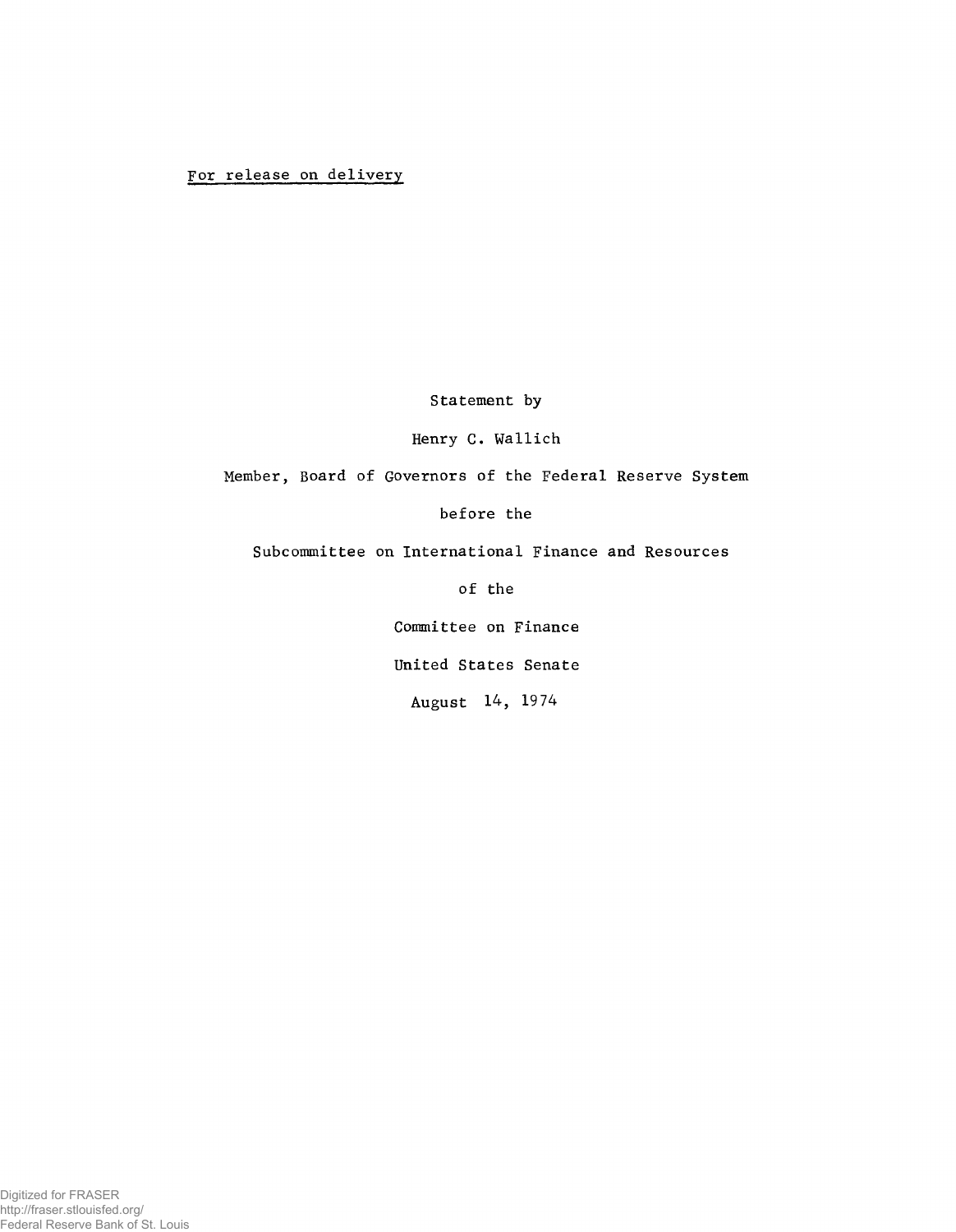I am glad to have this opportunity of discussing international economic problems and their domestic repercussions before this distinguished subcommittee.

If a broad-brushed picture of the international economic scene in recent years is drawn, several major features stand out. The international economy has been upset by a number of severe disturbances. Foremost among the recent disturbances have been the oil embargo and the jump in the international price of oil. More broadly, the international prices of commodities have moved dramatically, rising particularly rapidly during late 1972 and early 1973. The rises in the price of oil and other commodities have contributed to the worldwide inflation which is currently raging, but inflation can by no means be exclusively attributed to the commodity sector. In recent years, aggregate demand in many countries has become overheated; too many have tried to do too much too quickly.

But if disturbances and change have been major unsettling features of the international economy in recent years, its resilience has offered some reassurance. In spite of the disturbances, there have been solid gains in the volume of trade and other transactions among countries. For the United States, for example, exports of goods and services have increased more rapidly than total GNP, rising from 5.9 per cent of GNP one decade ago to 7.8 per cent of GNP during the past year. Looking at goods only, foreign markets have become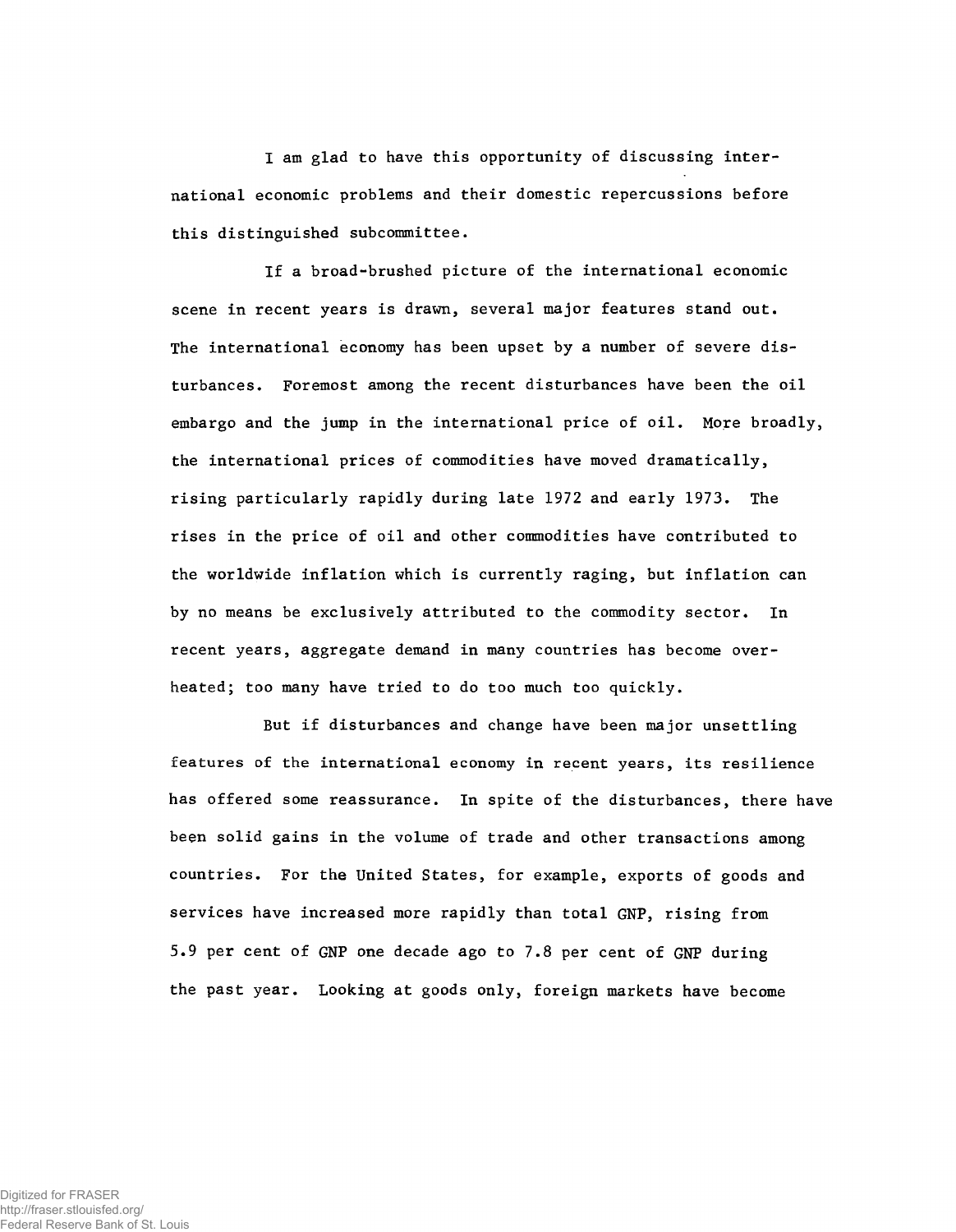even more important to U.S. producers, since exports of goods last year amounted to more than 10 per cent of our domestic goods production, compared to 8.2 per cent in 1964. These gains in international trade reflect elements of strength in the international economy -- the reductions in tariffs which have been painstakingly negotiated in recent decades, the highly developed and continuously improving system of transportation and communication, and the rapid growth in world production.

While the over-all level of international transactions has expanded rapidly, the trade balance of the United States has moved unevenly in recent years, sliding into deficit in 1971 and 1972, and then temporarily recovering to a small surplus in 1973 as agricultural exports boomed and as the effects of the devaluations of the dollar began to have their effect. Elements of strength continue to benefit U.S. export trade, but they have been overwhelmed by increases in the price of oil, with the result that our trade balance is now back in deficit. During the second quarter, the deficit amounted to \$6.8 billion at an annual rate (seasonally adjusted). During that quarter fuel imports were running at an annual rate \$20 billion above last year.

It seems unlikely that the trade balance will improve very much, if at all, over the next 12 months. Much depends on the size of the harvests here and abroad and on the price of oil. In

**-2-**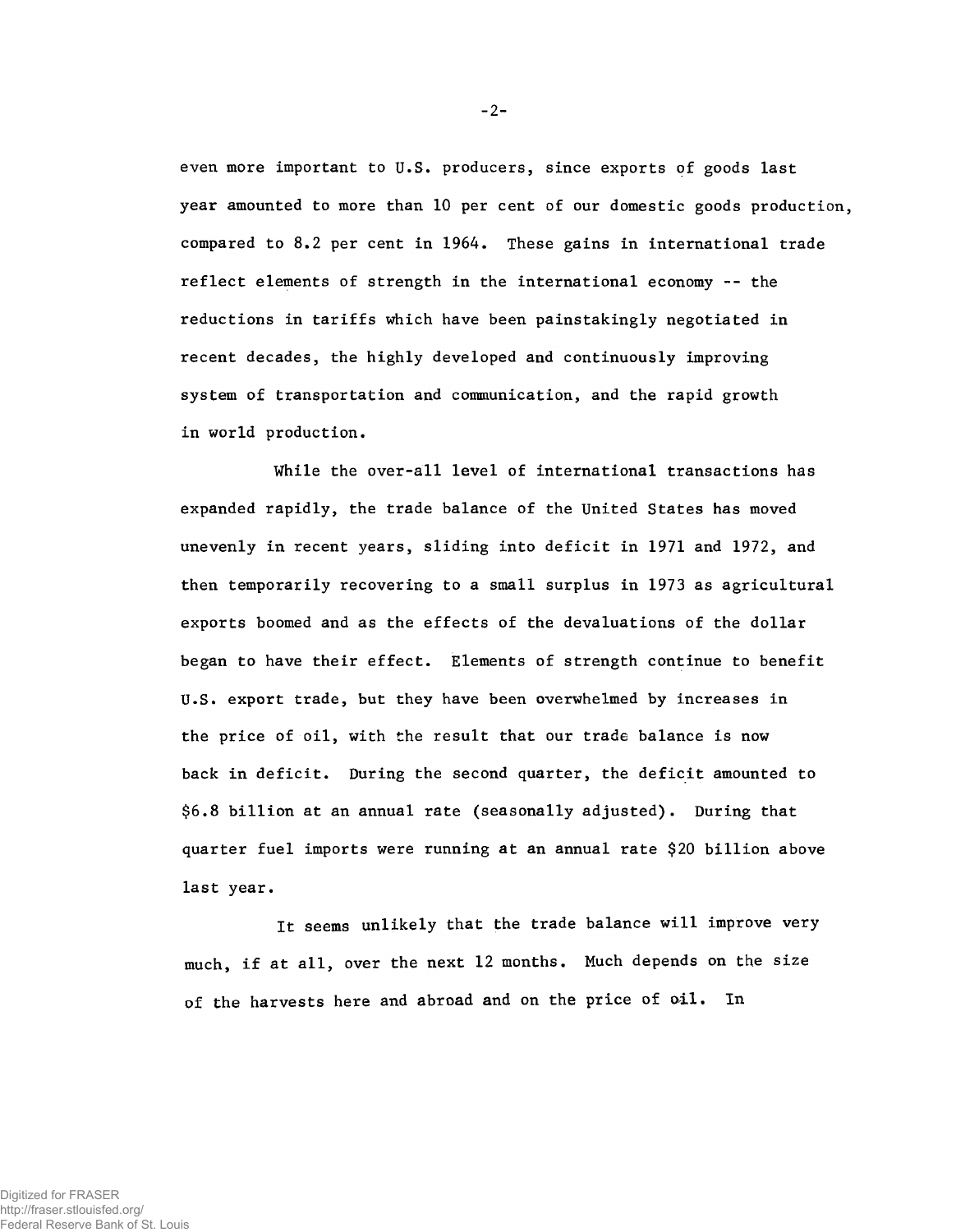1973, following upon poor crops abroad, our agricultural exports rose to 25 per cent of our total merchandise exports, compared to a figure of 19 per cent in 1972. In 1974, this percentage is likely to decrease.

The degree of exchange rate flexibility which has developed in recent years has contributed to the ability of the international economy to withstand shocks. Indeed, it is difficult to see how the disturbances of the past few years could have been absorbed as smoothly as they in fact were if exchange rates had been pegged and rigidly defended. As a result of the negotiations recently conducted by the Committee of 20 of the International Monetary Fund, the evolving system of exchange rate flexibility can be put on a more systematic basis. A major feature of the reform effort has been a set of guidelines for floating, which define what countries should and should not do in the way of intervening in foreign exchange markets. The development of guidelines for intervention should limit potential conflicts among nations over exchange rates and limit swings in rates, and this tends to ease some of the concern that we may feel with respect to the system of floating rates.

But while exchange rate flexibility has increased the shock resistance of the international economy, it has produced problems of its own, such as the speculative losses that have affected some

**-3-**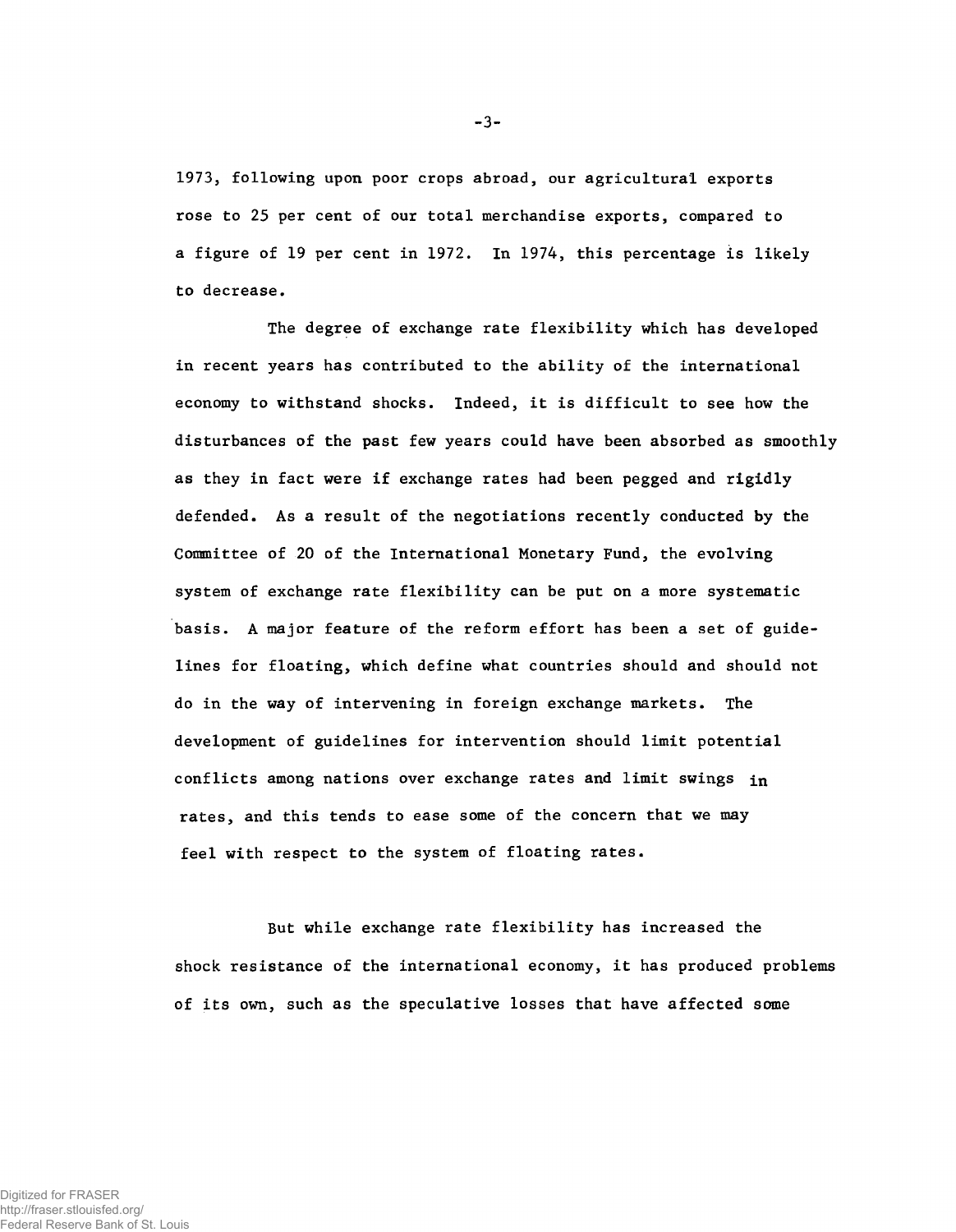financial institutions in recent months. Market swings have been unnecessarily wide, and have from time to time permitted declines in the value of the dollar which have contributed to inflationary pressures. In any event, exchange flexibility can at best make only a marginal contribution to the very real longer run difficulties engendered by the increase in the price of oil. The difficulties with which I specifically want to deal in this testimony are balanceof-payments problems, financial strains, and domestic repercussions.

When the oil-exporting countries receive their huge additional payments, they basically have two ways of using their great windfall. They can import additional goods; or they can acquire assets in the oil-importing countries. Insofar as they do the former, a course of action which is limited by their absorptive capacity, the total current account deficits of the oil-importing countries are reduced. Of course, this partial solution of their balance-of-payments problem cannot be considered a painless outcome for the oil-importing countries, since they will of necessity then have to give up the resources needed for the production of their additional exports to the oil producers, with a consequent reduction in their living standards. Insofar as the oil exporters take the second option -- acquiring assets, and in a broad sense, investing in the oil-importing countries -- they are automatically recycling the oil receipts to the oil importers

**-4-**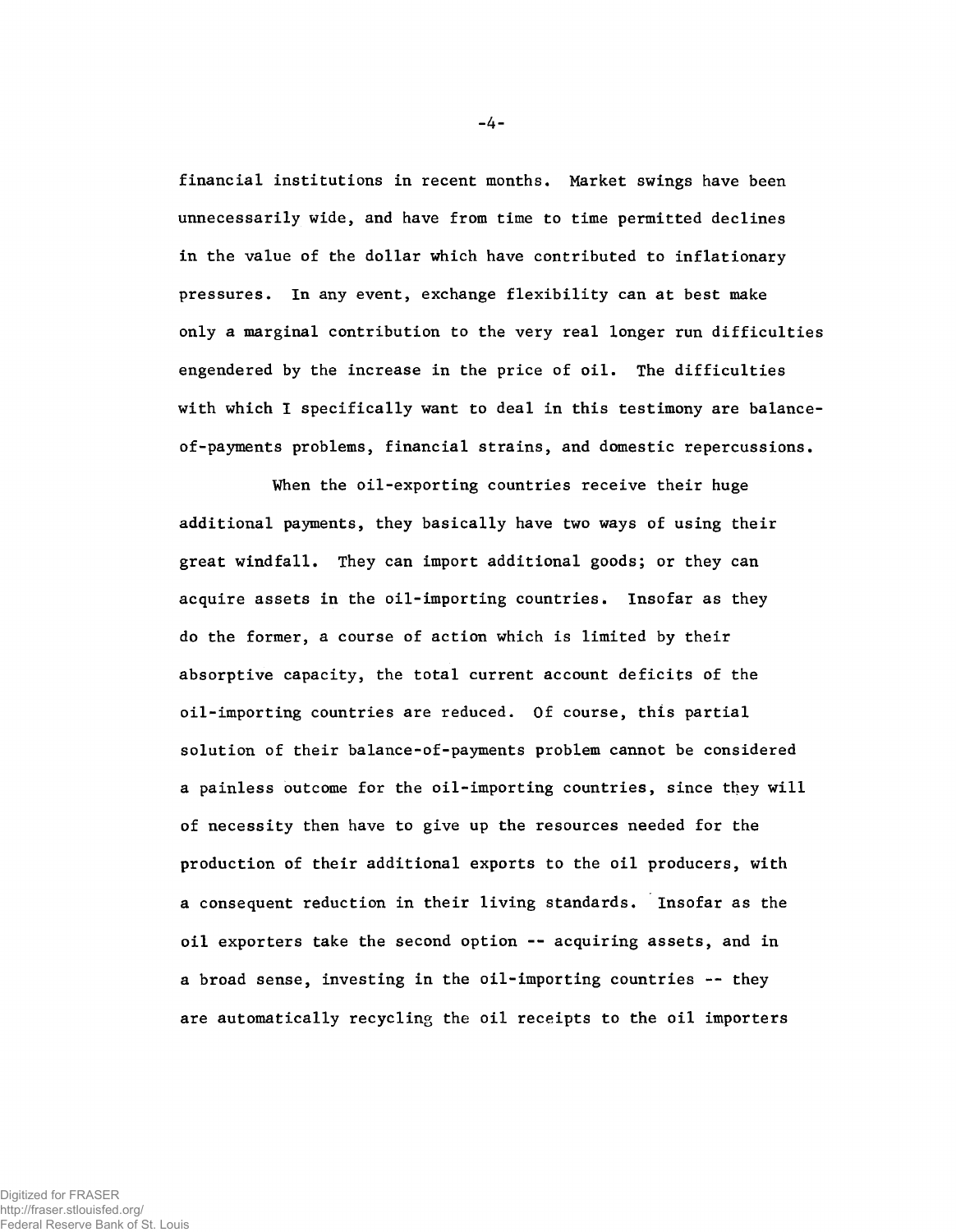as a group. In general, money not used for imports must be deposited or invested somewhere, and wherever it goes, it is available to the oil-importing countries.

But the automatic recycling occurs only with respect to the oil-importing countries as a group. For individual countries and institutions serious problems may nevertheless arise. First, the oil-exporting countries may want to hold their funds in only a limited number of large banks. A great increase in deposits, for instance, could strain the capital positions of these banks. A desire for high liquidity on the part of the oil-exporting countries, causing them to hold their funds in the form of short-term deposits, would strain the banks' liquidity positions. Second, some countries may suffer severe financing difficulties if their ability to finance imports by drawing on reserves or by borrowing them falls short of needs.

Both problems can be mitigated to the extent that the oil exporters are prepared to make appropriate financial arrangements. To the extent that the oil-exporting countries decide to hold some of their assets in forms other than bank deposits, the problems of the financial institutions will be lessened. If, further, oil exporters were willing to acquire assets in the importing countries in approximate proportion to the need of the importing countries to pay for oil, the danger that some countries may not get enough

**-5-**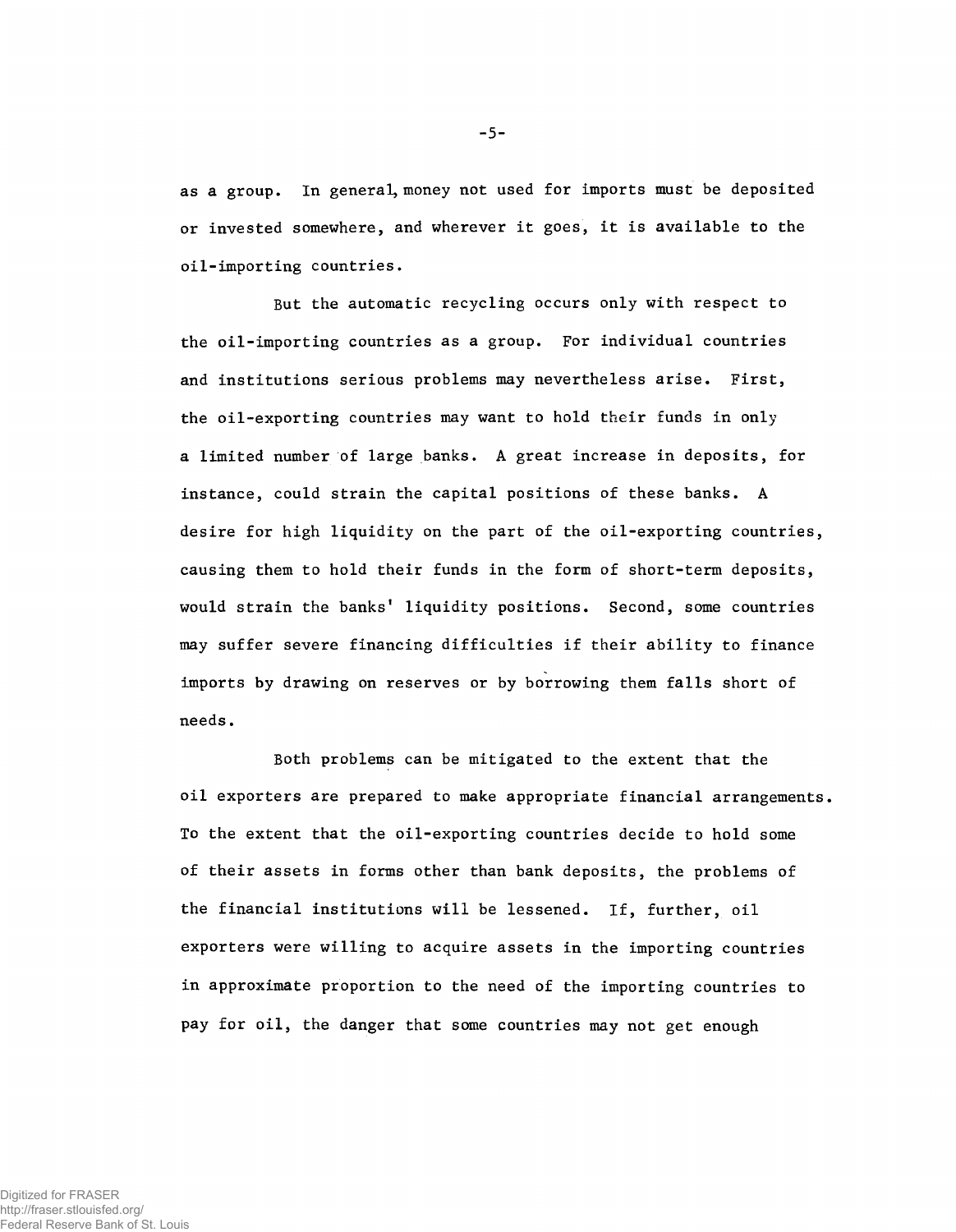recycling would be obviated. We are beginning to see encouraging developments along these two lines. As of this time, however, one cannot expect that the problems of financial institutions and of balances of payments will be fully met by developments such as these.

The normal workings of the market will ease some of the problems growing out of the vast payments to the oil producers. If the OPEC countries, like other recipients of windfalls, initially hold most of their new wealth in liquid bank balances, they will compel banks to tighten up the conditions on which they will accept these funds. This would give the Organization of Petroleum Exporting Countries (OPEC) an incentive to look for other investments, either of a debt or equity nature. If a country receives less recycling than needed to meet its current account deficit, it may be able to borrow from countries that receive more than they require. The market has a major role to play in redistributing funds according to need. This applies both to the Eurodollar market, and to the national capital markets of countries. The ability of capital markets to fulfill their function as intermediaries between countries with plentiful and relatively scarce supplies of capital has been enhanced by recent moves towards freer capital markets.

Situations may develop that the market cannot handle, however. Such situations will be more frequent if the price of oil remains at anything like the present level. For

**-6-**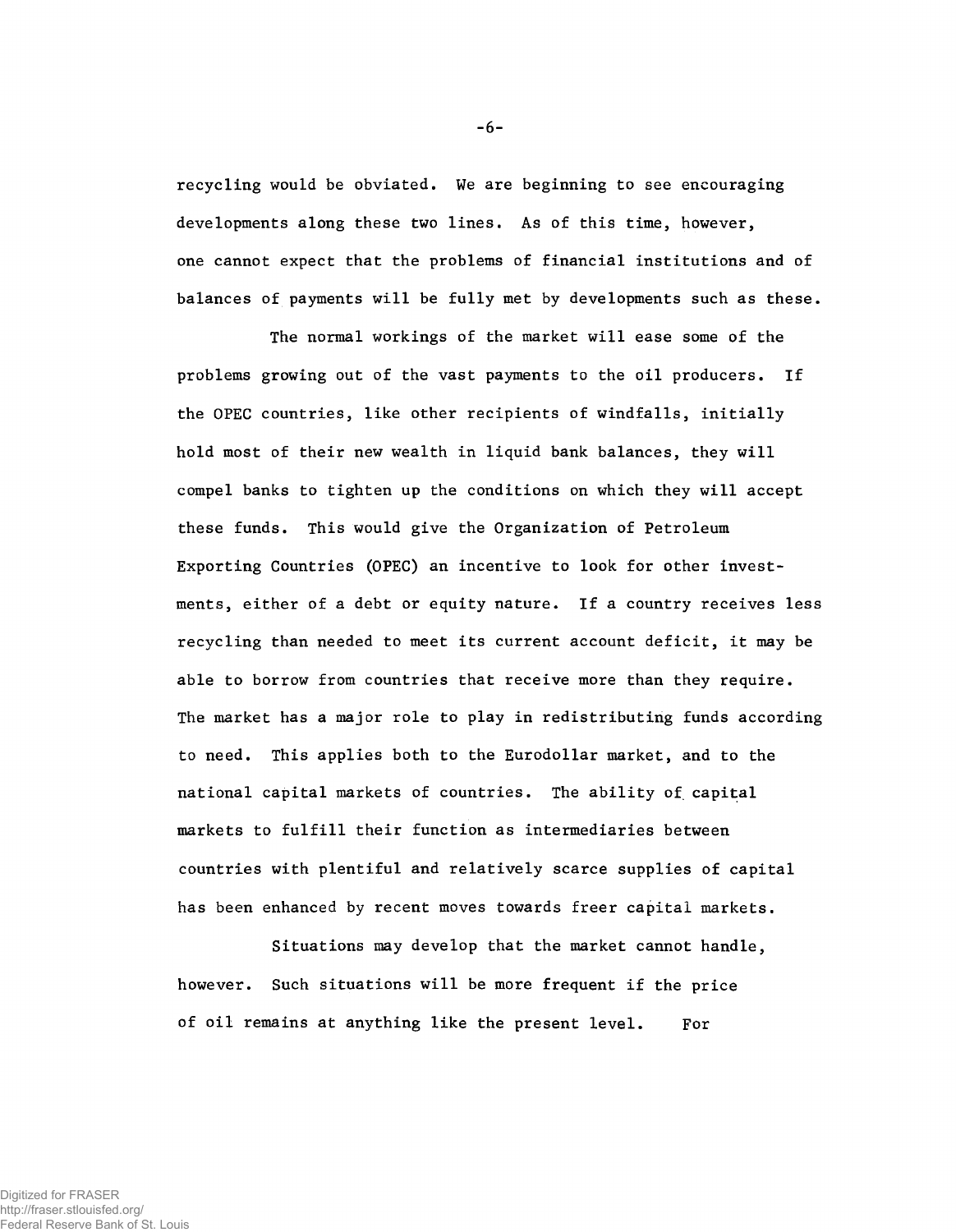instance, where credit risks are perceived by private financial intermediaries as excessive, facilities in addition to those that the market can supply may be required. Some international steps are now being taken to make financing available to needy countries, most notably through the IMF oil facility. The financial facilities of the European Economic Community have been drawn upon by Italy. As strains on the international financial system are to a large degree attributable to the actions of the OPEC countries, it is urgently desirable that they contribute to the easing of the situation by lowering the price of oil, and by making funds available increasingly for official financing arrangements.

Potential strains on the international financial system can be reduced if steps are taken to keep some fair balance among the current account positions of the oil-importing countries. As a group, the oil-importing countries will run large current account deficits into the foreseeable future -- unless the oil problems are reduced by a major price rollback. How these deficits should best be distributed has been a matter of concern, both within international organizations such as the Organization for Economic Cooperation and Development (OECD) and within national governments.

It must be borne in mind that the oil deficits are occurring in addition to deficits and surpluses that particular countries were already experiencing as a consequence of domestic

**-7-**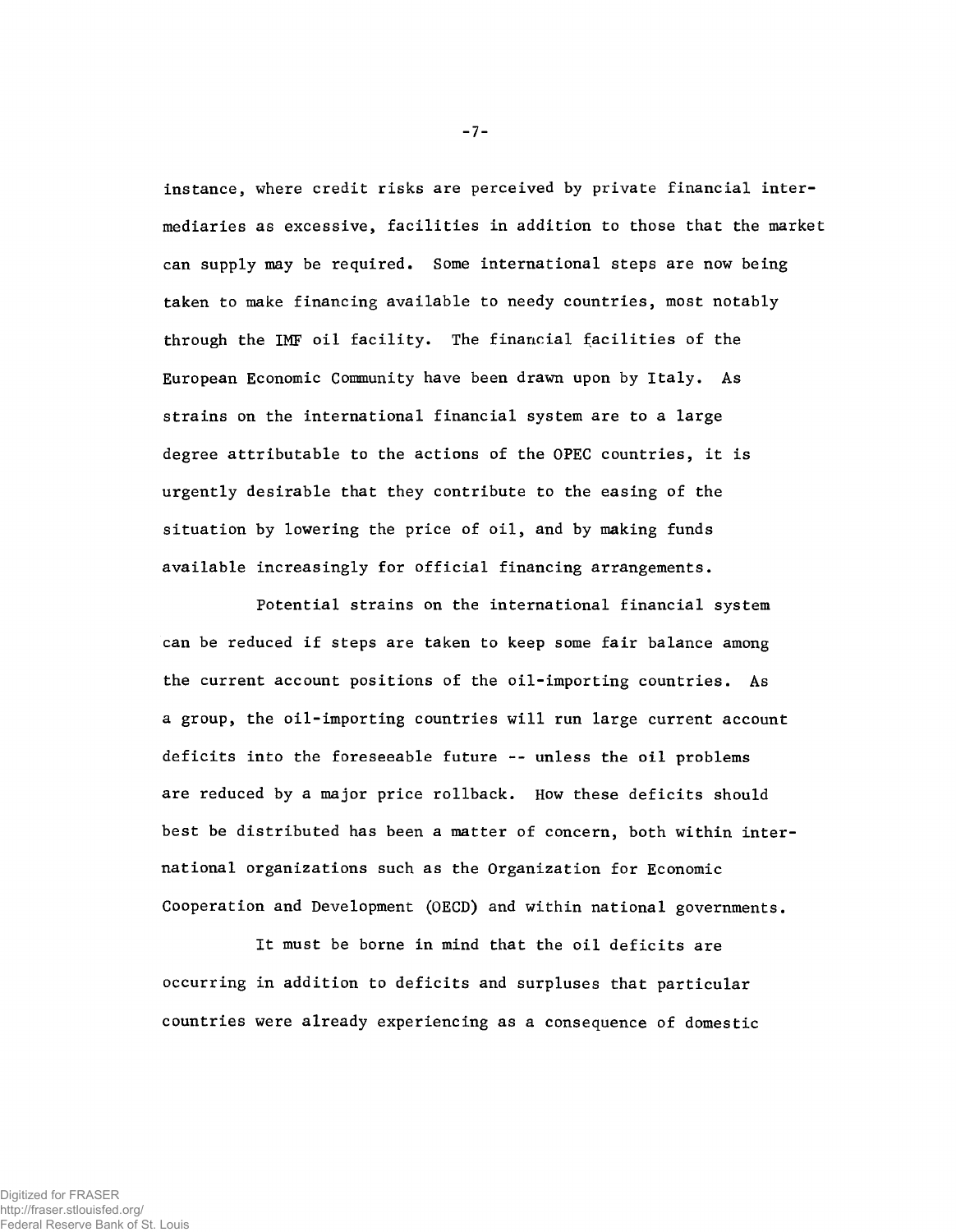policies and other factors. Where good policy calls for elimination of these deficits, every effort should now be made to eliminate them. But a country cannot eliminate its oil deficit without increasing the deficit of some other country, since the surplus of the oilexporting countries, for reasons already stated, cannot be eliminated in the short run. Individual countries might, of course, nevertheless attempt to eliminate their oil deficits. But such attempts, if pursued too vigorously, could lead to general contraction -- since the standard ways to eliminate a deficit are to restrain aggregate demand, restrict imports and other payments, and possibly depress exchange rates. The danger, so to speak, is that the oil-importing countries may be lured into a game of musical chairs with their combined deficit. The deficit will remain, but the game itself can become mutually destructive.

But while mutually contradictory attempts to eliminate current account deficits represent a danger, there is no fully satisfactory basis for agreeing on how the deficits should be distributed. It is frequently suggested that countries should attempt to balance their current account receipts and expenditures exclusive of the deficits attributable to the increase in the price of oil. Alternatively, it has been suggested that countries adjust their trade balances in such manner that each oil-importing country accepts a deficit proportionate to its GNP. Neither of

**-8-**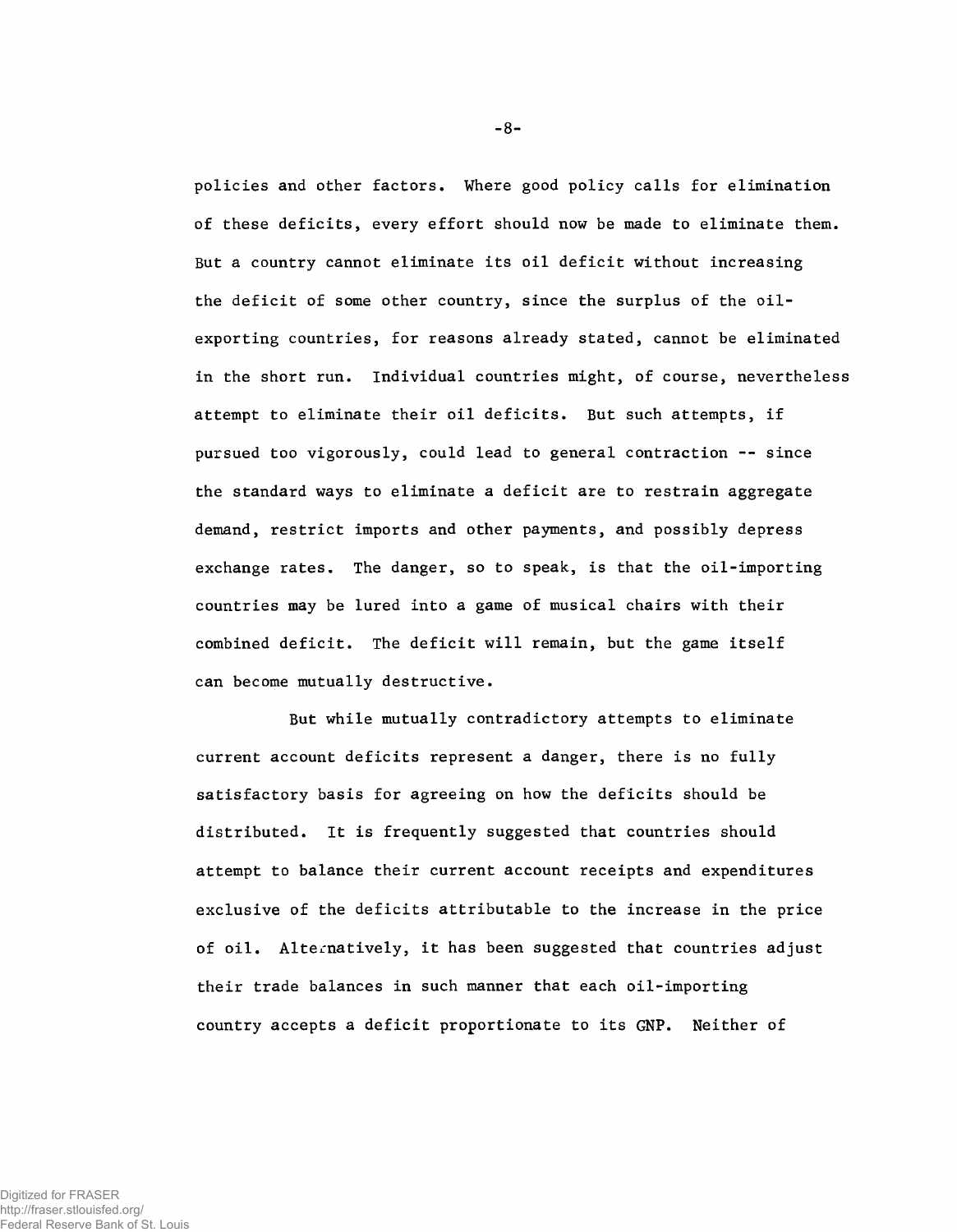these criteria provides an adequate guide, if only because some countries may be unable to borrow enough in the market, and then would have to cut down their deficit unless they receive aid.

It is appropriate that countries that face both large current account deficits and strongly inflationary domestic conditions should take firm steps to control domestic demand. Each country, of course, should frame its policy in full awareness of the fact that, collectively, large current account deficits cannot be avoided by the oil-importing countries. But the prospective oil deficits do not mean that countries should ignore the prudent fiscal and monetary policies needed to put their domestic house in order.

In summarizing this review of the financial repercussions of the high price of oil, I would say this. We have good markets and institutions, and public policy makers are not without guides as to what to do in the face of this situation. But one cannot at this time be sure that the situation will in fact be manageable, unless there is a substantial reduction in the price of oil.

I now turn to the second group of problems set out earlier, relating to domestic repercussions of international events. Among the oil-importing countries, by far the greatest problems are encountered by the less developed countries (LDC's). Facing an uncertain future at best, a number of them have been put in a grim

**-9-**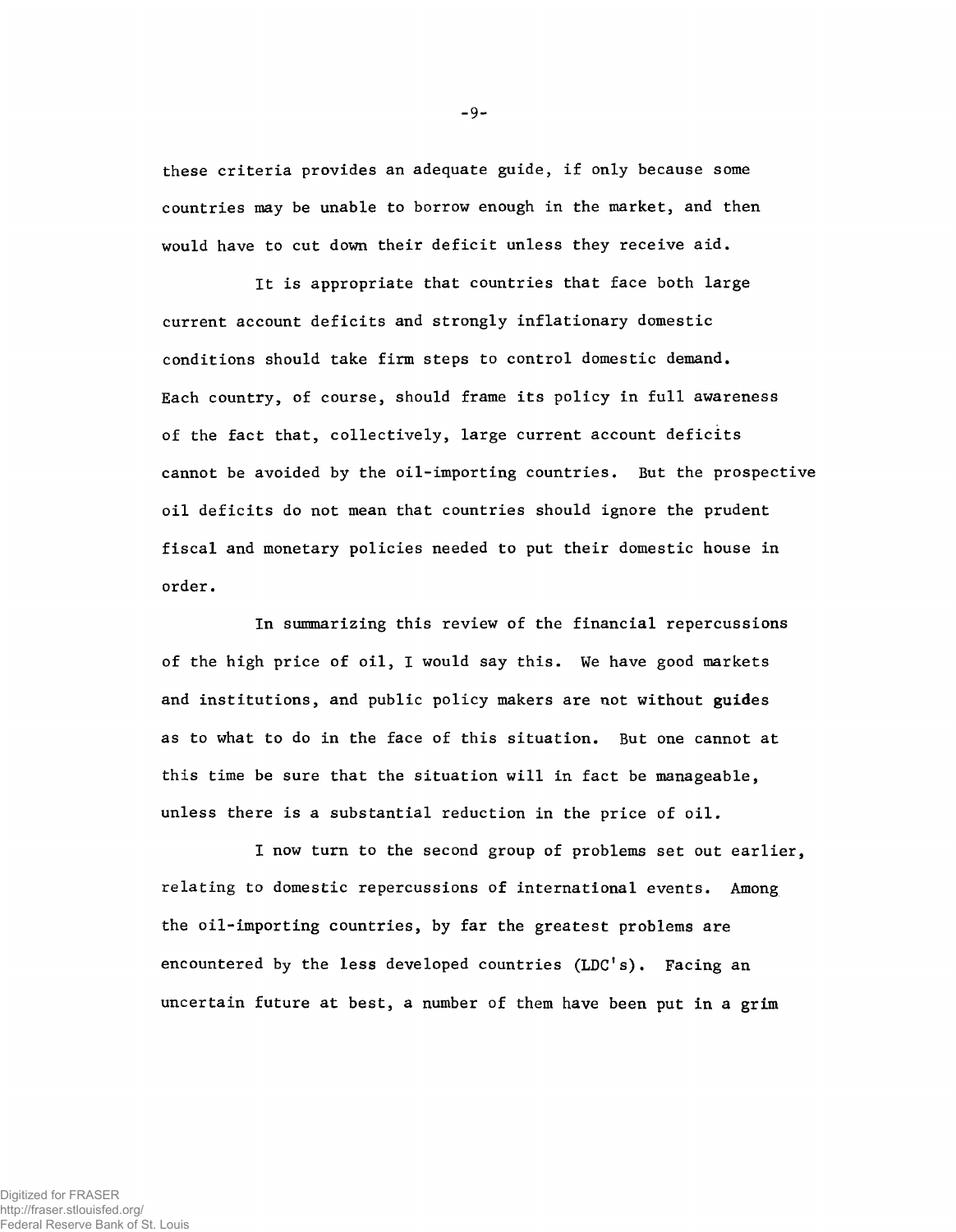position by the increases in the price of oil -- upon which depend their transportation, their nascent industries, and their supplies of fertilizer. Indeed, unless the price of oil is reduced, or unless the LDC's receive large flows of capital or aid from the OPEC or OECD countries, the outlook for some of them is very difficult indeed. The adverse effects of high oil prices on the supply and cost of fertilizers and therefore on the price of food is particularly troublesome.

For the economically developed countries, increases in the price of oil also have important domestic implications. Representing a strong autonomous increase in costs, they have exacerbated the already grave inflationary problems of the United States and other countries. The increases in the price of oil have frequently been compared to a large excise tax paid to foreigners, having both an effect of pushing up prices, but also tending to drain real disposable income from the economy, thereby increasing the dangers of weakness in economic activity. This source of softness of demand has, however, tended to be offset by new demands for capital investment.

Several aspects of the changes in the international economy have contributed to the need for additional capital, of which the need to develop substitute sources of energy is only one. Another is the fact that, as the current accounts of the United States and

**-10-**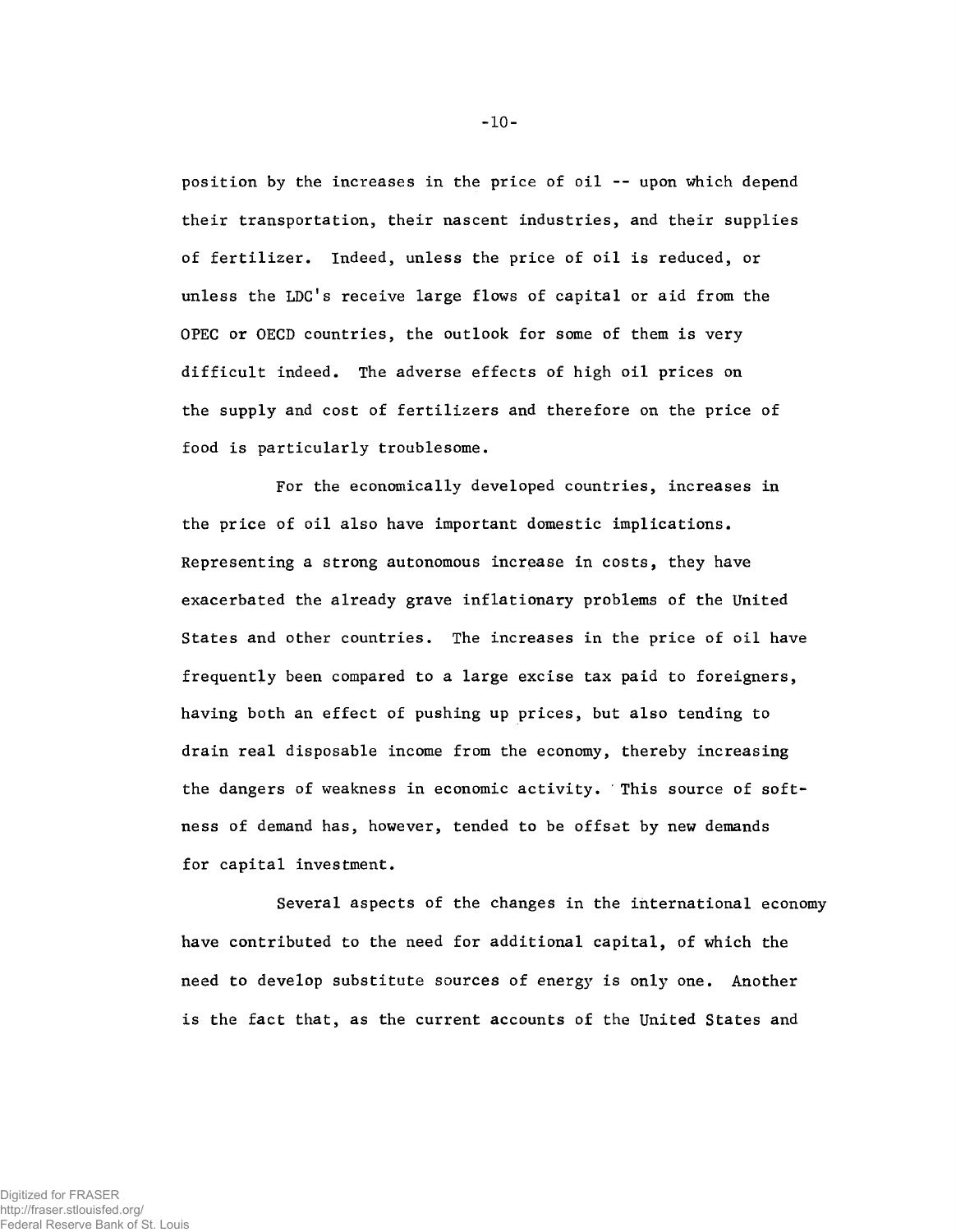other oil-importing countries show large deficits, there will be an accumulation of liabilities to the oil-exporting nations. In order to ease the future problems of debt repayment, we should encourage the growth of our capital stock and productive capacity.

Fortunately, one of the effects of the higher price of imported oil is to create an opportunity for increased investment in each oil-importing country's economy. As already mentioned, the increase in the price of imported oil, like an excise tax, removes purchasing power from the domestic economy. The resources thus released can advantageously be channeled into investment. Such an increase in investment could come about, for instance, if the oil-exporting countries recycle the funds to the importing countries and acquire assets there.

Neverthless, until the present inflation has been brought under control, increases in investment must be accompanied by determined restraint on aggregate demand. It is here that restraint in the government budget has a crucial role to play. Cutting of government expenditures and a reduction in the volume of government financing will have desirable direct effects in restraining inflationary forces. Furthermore, given the over-all monetary restraint applied by the Federal Reserve, more fiscal discipline will mean less government borrowing and hence lower interest both here and abroad. The relaxation of pressures on institutions which

**-11-**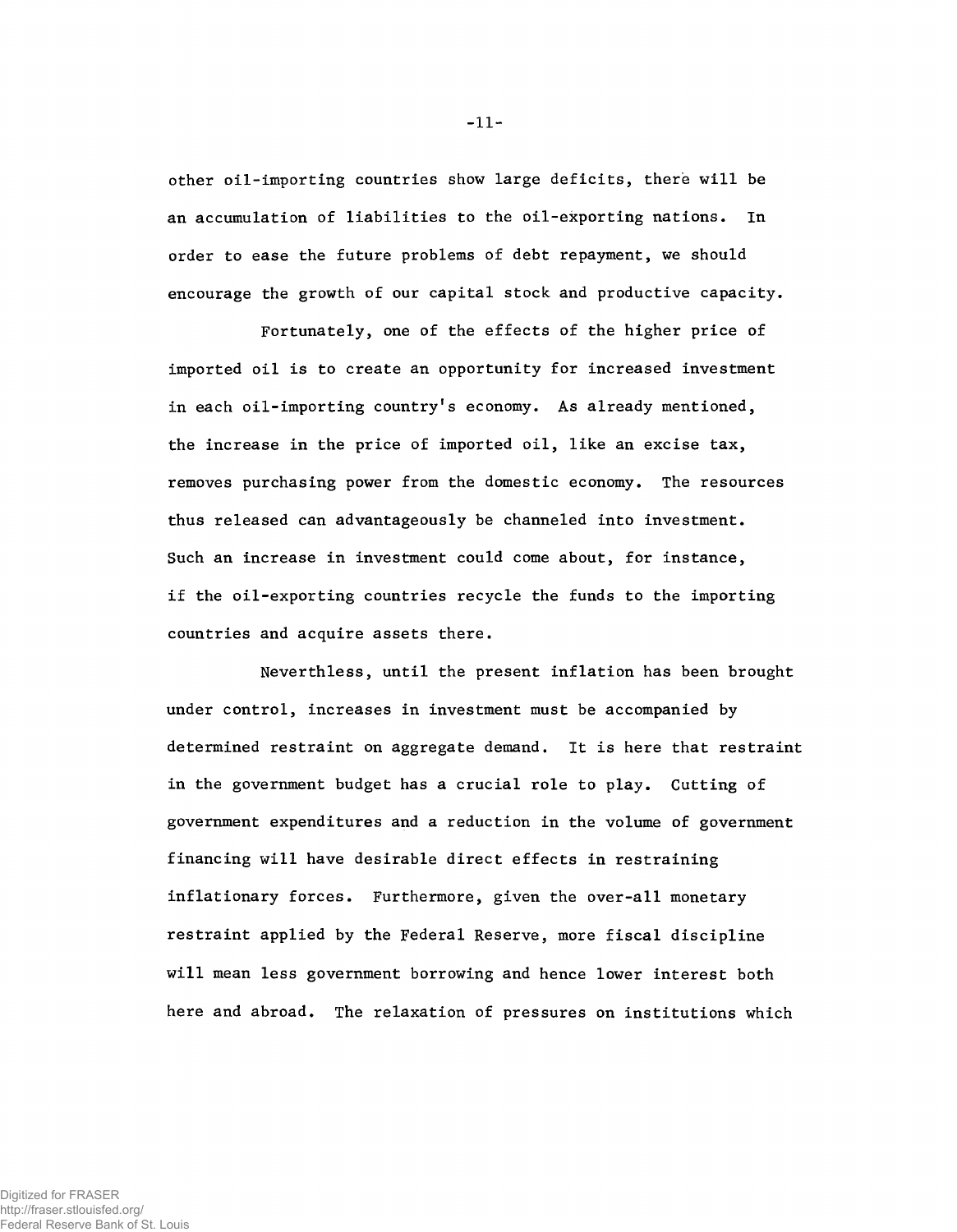finance the housing industry would be especially beneficial. Indeed, a strong case for budgetary restraint can be made on the grounds that, in present circumstances, government expenditures are directly competitive with home construction.

In our domestic fight against inflation, we must not expect quick success; perseverance has become the key note. If we are to be successful in our anti-inflationary fight -- and it is imperative that we achieve success -- then we must be determined to fight inflationary pressures over an extended period. And, just as the international prevalence of excess demand in recent years has meant that national inflationary problems have tended to reinforce one another, so, on the other side, the unwinding of inflation will be less difficult for each country if there is an international determination to exercise restraint.

The problems of inflation as well as those of international finance and balances of payments would be greatly eased by a decline in the price of oil. There are reasons for expecting such a decline, not only on the grounds of a current excess of supply over demand, but on the grounds of the long-term economic self interest of the oilexporting countries who undoubtedly will want to protect their markets. But a decline to the prices of past years cannot be expected.

**-12-**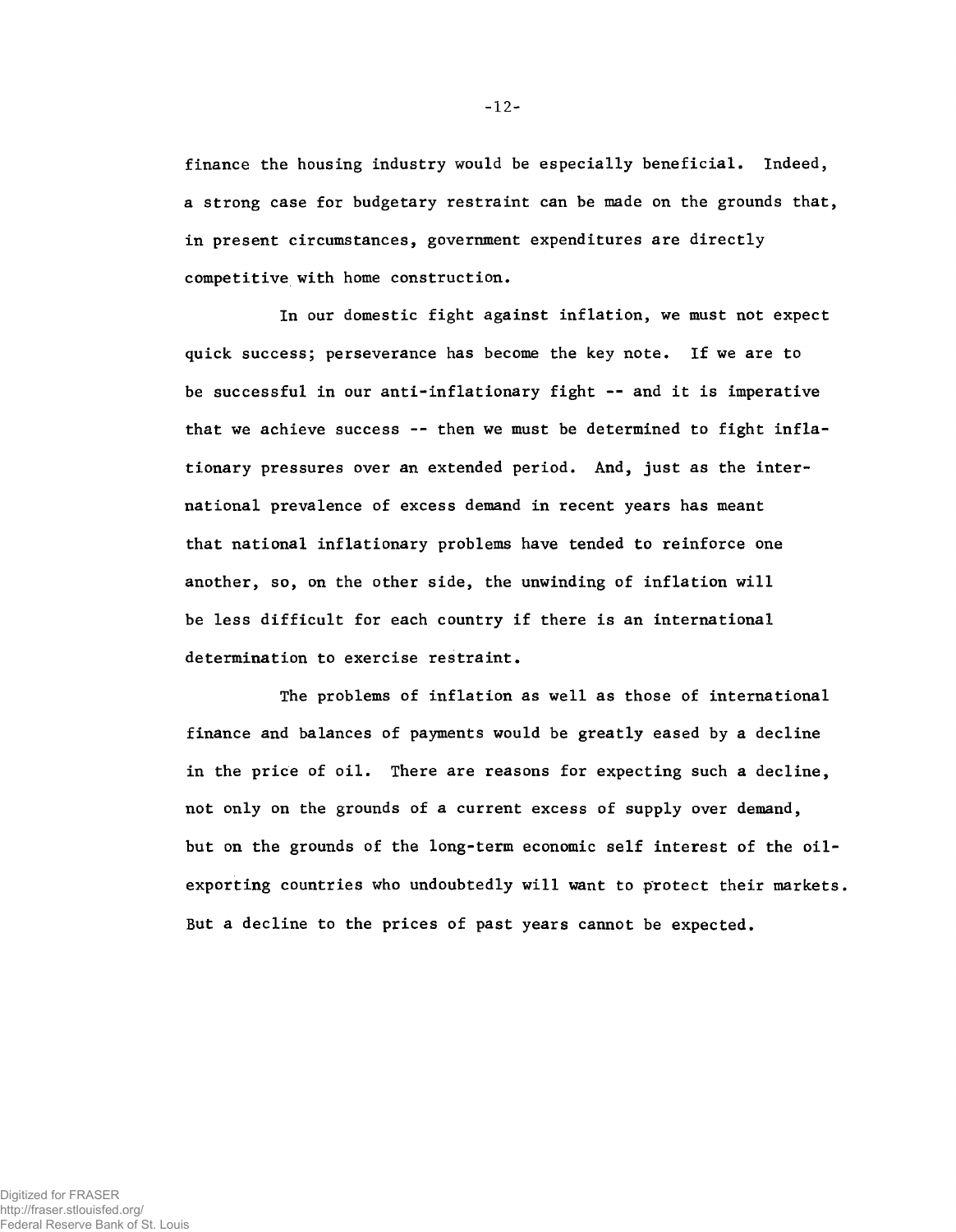Efforts to cope with inflation are needed almost everywhere. In the OECD countries, inflation currently rages at rates which range between 7 per cent and 23 per cent. Inflation has reached a stage in which fears are being expressed openly about the survival of democratic institutions. Germany, which took anti-inflationary action earlier in the cycle, has been rewarded by the lowest rate of inflation among the major industrial countries. German restrictive actions in the past year have kept domestic demand approximately flat in real terms, with the expansion of German economic activity being completely accounted for by the buoyancy of its exports. In many countries, the combination of a rapid rate of inflation accompanied by softness on the real side of the economy have added to current difficulties. In the United Kingdom, real GNP in 1974 is not expected to be above that in 1973. In Japan, a 25 per cent rate of inflation during the first quarter of this year was accompanied by a fall of 5 per cent in real GNP -- both developments being due in significant part to Japan's heavy dependence on imported oil.

Given these conditions and policies, the outlook seems to be for a period of at best moderate growth abroad, as it is at home. I do not, however, see policies that are deliberately designed to restrain inflation leading to a serious decline in the world economy, as prophets of gloom sometimes predict, anymore than I see a crisis

**-13-**